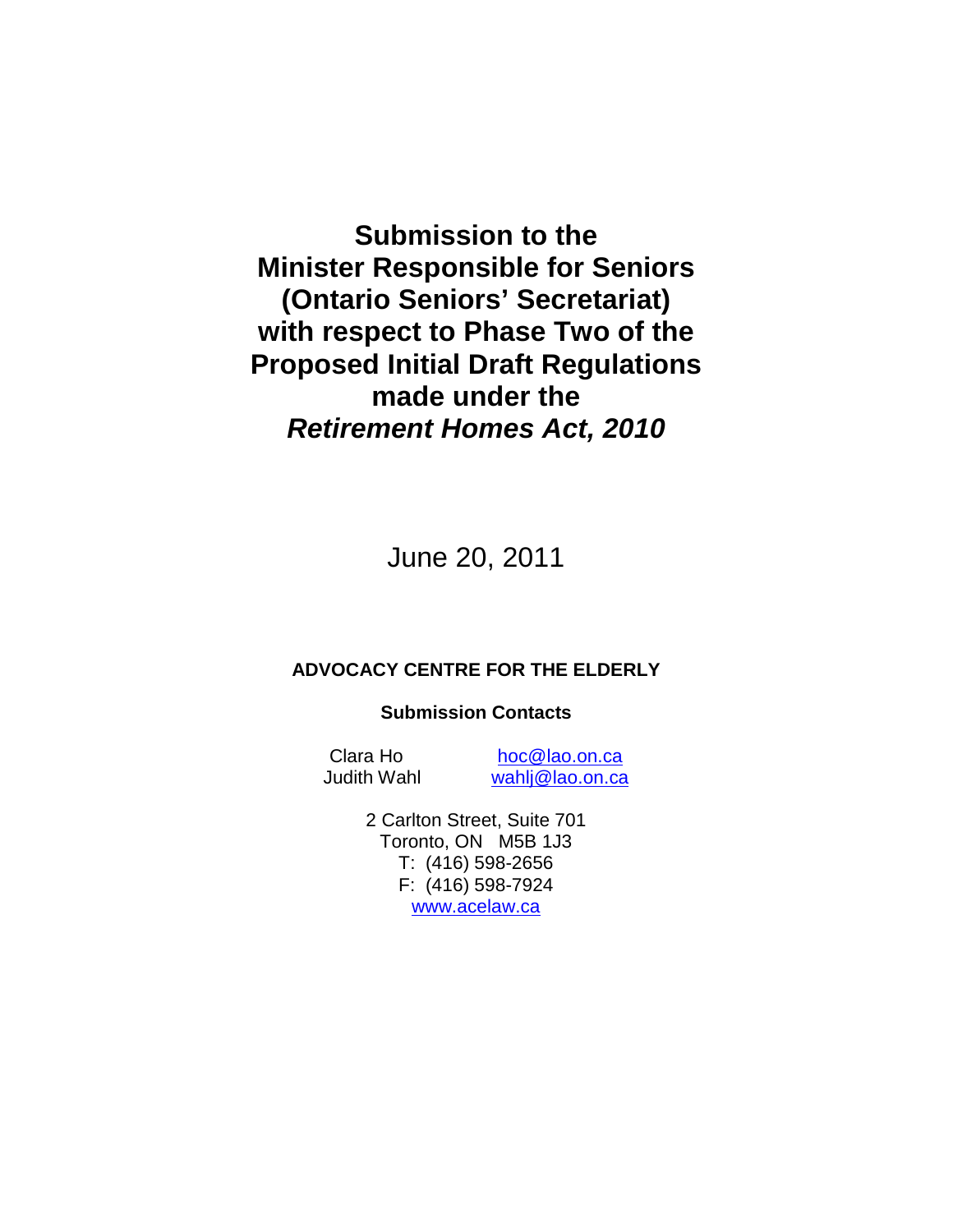# **INTRODUCTION**

The Advocacy Centre for the Elderly ("ACE") is a specialty legal clinic funded by Legal Aid Ontario. Since 1984, ACE has been providing a broad range of legal services to low income seniors in Ontario including: individual and group client advice and representation, public legal education, community development, and law reform activities. We are the first and oldest community legal clinic in Canada with specific expertise in legal issues of the older population.

ACE receives, on average, over 2,500 client intake inquiries a year. These calls are primarily from the Greater Toronto Area but approximately twenty percent are from outside this region. Clients regularly seek our advice on issues relating to accommodation and care in retirement homes. ACE also receives many requests for assistance from community legal clinics and others across Ontario for recommendations on legal approaches to "care" cases under the Residential Tenancies Act, 2006, S.O. 2006 c. 17 (RTA).

A full description of ACE and all of our services can be found in our **Submission to the Minister Responsible for Seniors (Ontario Seniors' Secretariat) with respect to the Proposed Initial Draft Regulations made under the Retirement Homes Act, 2010,** which can be found on our website at <www.acelaw.ca>.

## **Submission Contacts**

Clara Ho Research Lawyer Barrister and Solicitor hoc@lao.on.ca

Judith Wahl Executive Director Barrister and Solicitor wahlj@lao.on.ca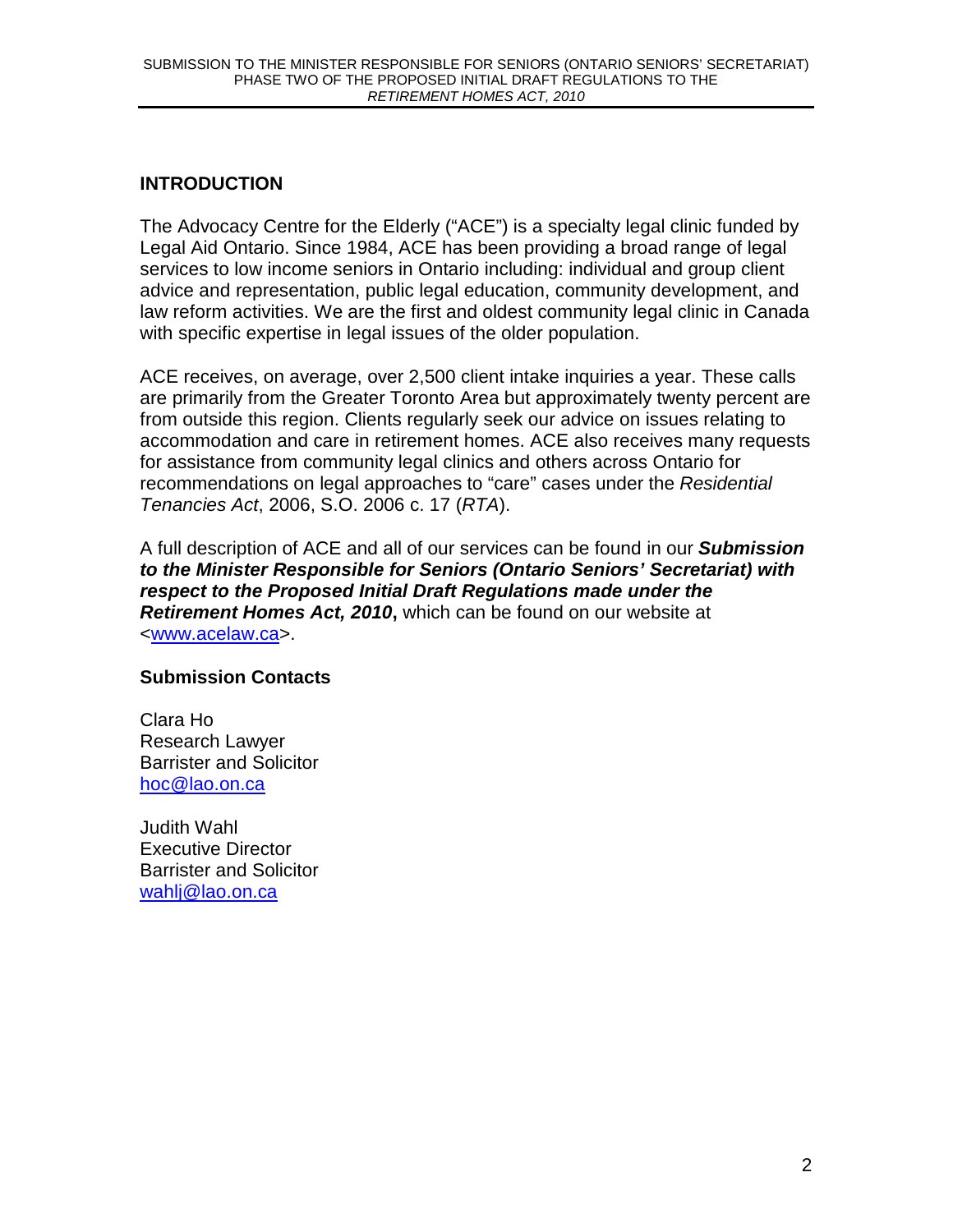# **GENERAL COMMENTS**

### **Time to Comment on Draft Regulations – Initial Phase, Phase Two and Future Phases**

ACE provided extensive comments on the proposed initial draft regulations to the Retirement Homes Act, 2010, S.O. 2010, c. 11 (RHA) to the Minister Responsible for Seniors ("Minister") and the Ontario Seniors' Secretariat ("OSS") on April 8, 2011. In our initial submissions, we noted that the draft regulations on which we were providing our comment at that time were not complete. We have a similar critique with respect to Phase Two of the initial draft regulations to which we are commenting on at this time.

It is our submission that because the proposed regulations have not been released in their entirety, stakeholders are not able to provide comprehensive submissions on all of the regulations at one time. We are only able to provide a subset of our comments depending on what regulations have been released for review.

Further, ACE submits that the staggered release and anticipated commencement dates of the RHA and its regulations makes it challenging for stakeholders to provide the best comments and submissions possible without engaging in an indepth analysis of each provision, its intended commencement date, and how it will impact other provisions which may commence at a later date. Stakeholders are therefore required to engage in very complex legal analysis when considering the different phases of the proposed regulations. It is our submission that some of these challenges could have been avoided had all the proposed regulations been released for comment at the same time.

Given that the RHA and the regulations are intended to provide immediate protection to those residents living in retirement homes across Ontario, ACE submits that the process by which the Minister has solicited comments from stakeholders as well as the staggered commencement of the different provisions undermines this objective. We will provide more detailed commentary on the transition provisions and timeline later on in this submission.

While ACE understands the need to allow for transitional time so that retirement home operators can bring their homes into compliance with the RHA, ACE has concerns that this will create further confusion. The staggered proclamation dates for sections of the legislation, the varying commencement dates for sections of the regulations and the prescribing of certain transitional rules, while allowing home operators a time period in which to bring their homes into compliance also provides an opportunity for unscrupulous operators to cease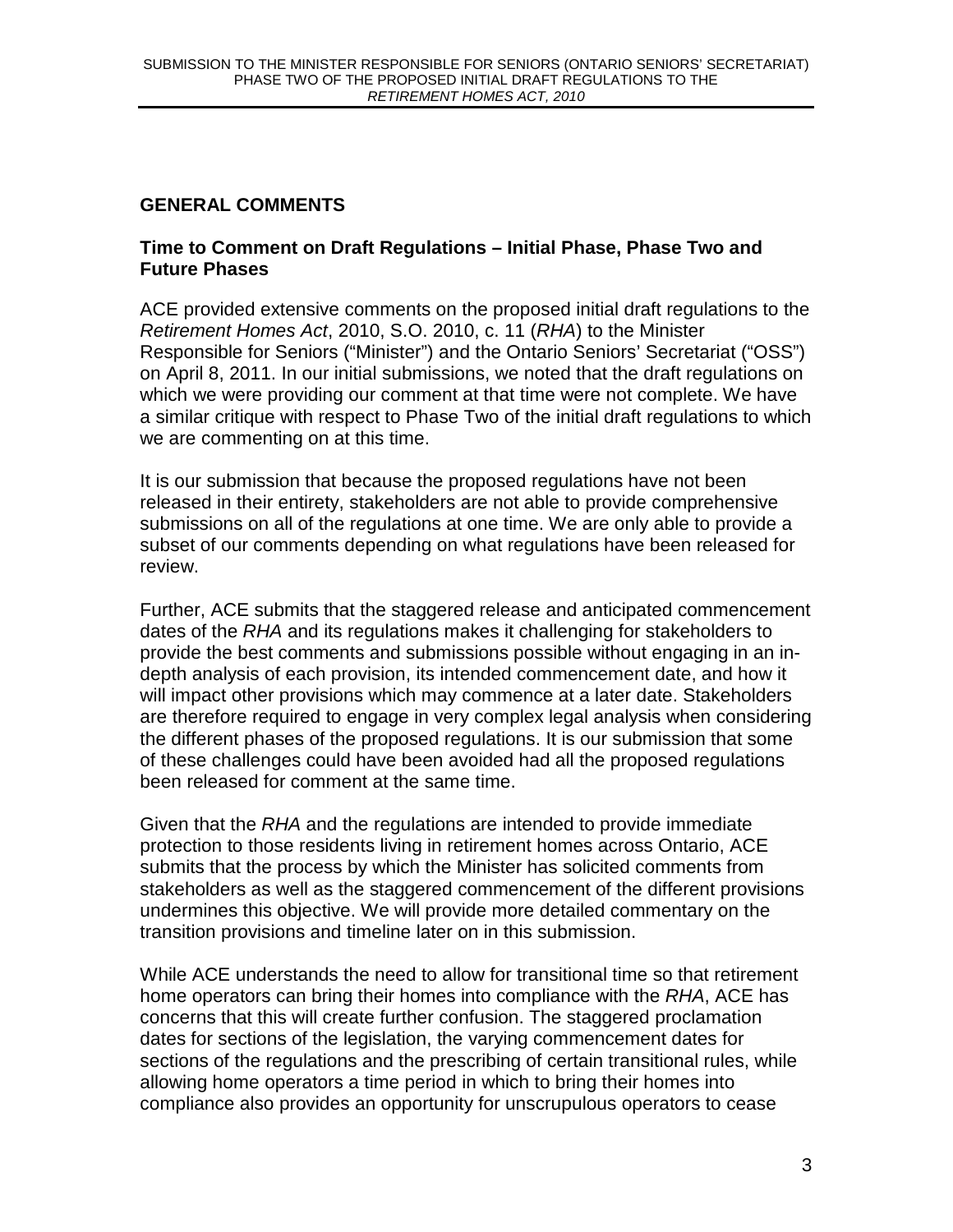operating a home as a retirement home and reduce care services provided to residences without having to comply with any of the notice or other requirements in the RHA and proposed regulations. Further, we submit that even if there is a transition period during which licensees do not need to comply with these notification sections of the RHA and the regulations, retirement home operators who operate homes that also meet the definition of "care home" under the RTA continue to have obligations under that legislation should they decide to cease operating as a retirement home or reduce care services to their residents. We submit that this fact should be made clear in the proposed regulations where possible, so that existing residents of retirement homes are made aware that they continue to have rights during this transition period, though it may be through a different tribunal.

Therefore, ACE continues to request that the Minister allow for further submissions and comments from the public on the regulations to the RHA once they have been released in full. Specifically we request that the following provisions be added:

**Phase Two of the proposed initial draft regulations released by the Minister Responsible for Seniors on behalf of the Government of Ontario for public consultation on May 20, 2011, will be open to further amendments upon receipt of the comments and submissions from the public following the full release of the proposed regulations to the Retirement Homes Act, 2010.** 

# **SPECIFIC PROVISIONS: COMMENTS AND RECOMMENDATIONS**

# **1. Section 5.1 – Extra Expense Insurance**

Section 5.1 of Phase Two of the proposed initial draft regulations requires licensees to have extra expense insurance to cover the additional costs of providing reasonable alternate accommodation and care to residents for a period of no less than 120 days if, as a result of loss or damage to the home the licensee cannot safely provide accommodation and care to those residents.

ACE has concerns about retirement home operators being issued full licenses by the Retirement Homes Regulatory Authority ("Authority") without being required to provide evidence at the time of licensing to the Registrar, in the form of a valid certificate of insurance issued by an authorized insurer. We recommend that licensees should have to demonstrate that they have, in fact, obtained extra expense insurance before being issued a license by the Authority. Subsection 5.1(2) of the proposed regulation states that in order to be issued a licence to operate a retirement home: ". . . the applicant has to demonstrate that the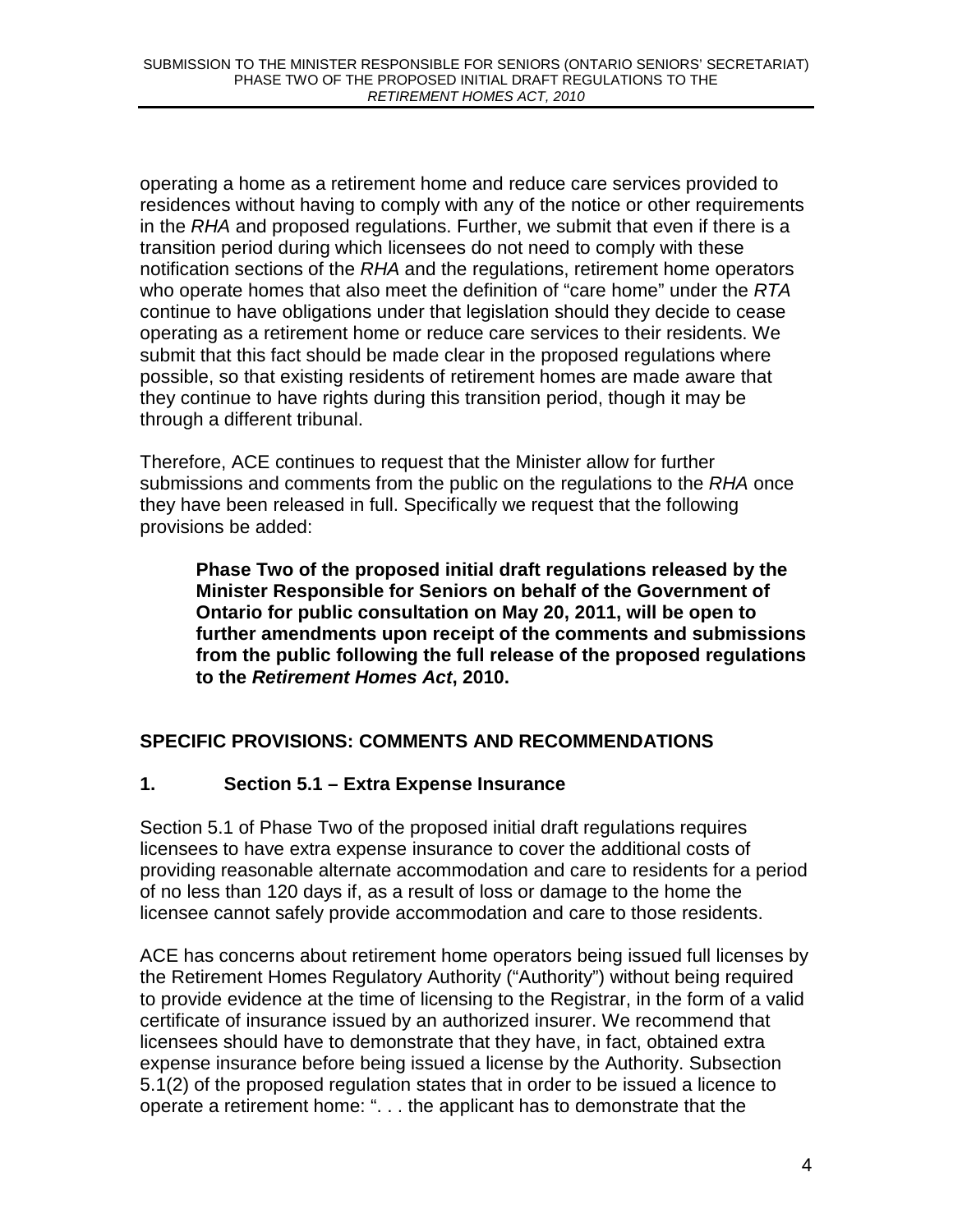applicant has obtained extra expense insurance with respect to the home, **or will obtain it**, from an authorized insurer. . . [emphasis added]" It is ACE's submission that it is insufficient for the purpose of obtaining a licence from the Authority for applicants to merely demonstrate that they **will obtain** extra expense insurance some time in the future.

Further, subsection 5.1(4) states that the Registrar for the Authority **may** at any time request that a licensee give the Registrar a certificate of insurance issued by an authorized insurer that demonstrates that the licensee has the extra expense insurance required by subsection (3) of the proposed regulation. ACE submits that for the purpose of ensuring that retirement home residents are afforded as much protection as possible, retirement home operators applying for a licence from the Authority should be required to provide valid certificates of insurance issued by an authorized insurer to the Registrar as soon as this information is available.

With respect to the timing of the commencement of certain provisions of the RHA, it appears that the sections allowing applicants to apply for licences from the Registrar are to be in effect starting August 1, 2011, while Applicants are being given until July 1, 2012, to comply with the requirement to obtain extra expense insurance. ACE submits that given that obtaining extra expense insurance is a requirement under the RHA and its regulations in order to operate a specific retirement home, those applicants unable to provide a valid certificate of insurance at the time of application should only be issued a conditional licence until such document is submitted to the Registrar.

In order to ensure that retirement home residents are fully protected, we further submit that licensees should be required to provide proof of a valid certificate of insurance annually to the Registrar. The Authority has a responsibility to ensure that retirement homes have obtained extra expense insurance not only at the time of applying for a licence, but on an ongoing basis. Licensees should be responsible for making sure that they have sufficient insurance to cover the alternate accommodation and care needs of residents as these may change over time.

**Recommendation 1:** Amend subsection 5.1(2) of the proposed regulation by removing the words "**or will obtain it**".

**Recommendation 1.1:** Amend subsection 5.1(4) of the proposed regulation to read:

(4) For the purposes of subsection 108(1) of the Act, the Registrar **shall require** that a licensee give the Registrar a certificate of insurance issued by an authorized insurer that demonstrates that the licensee has the extra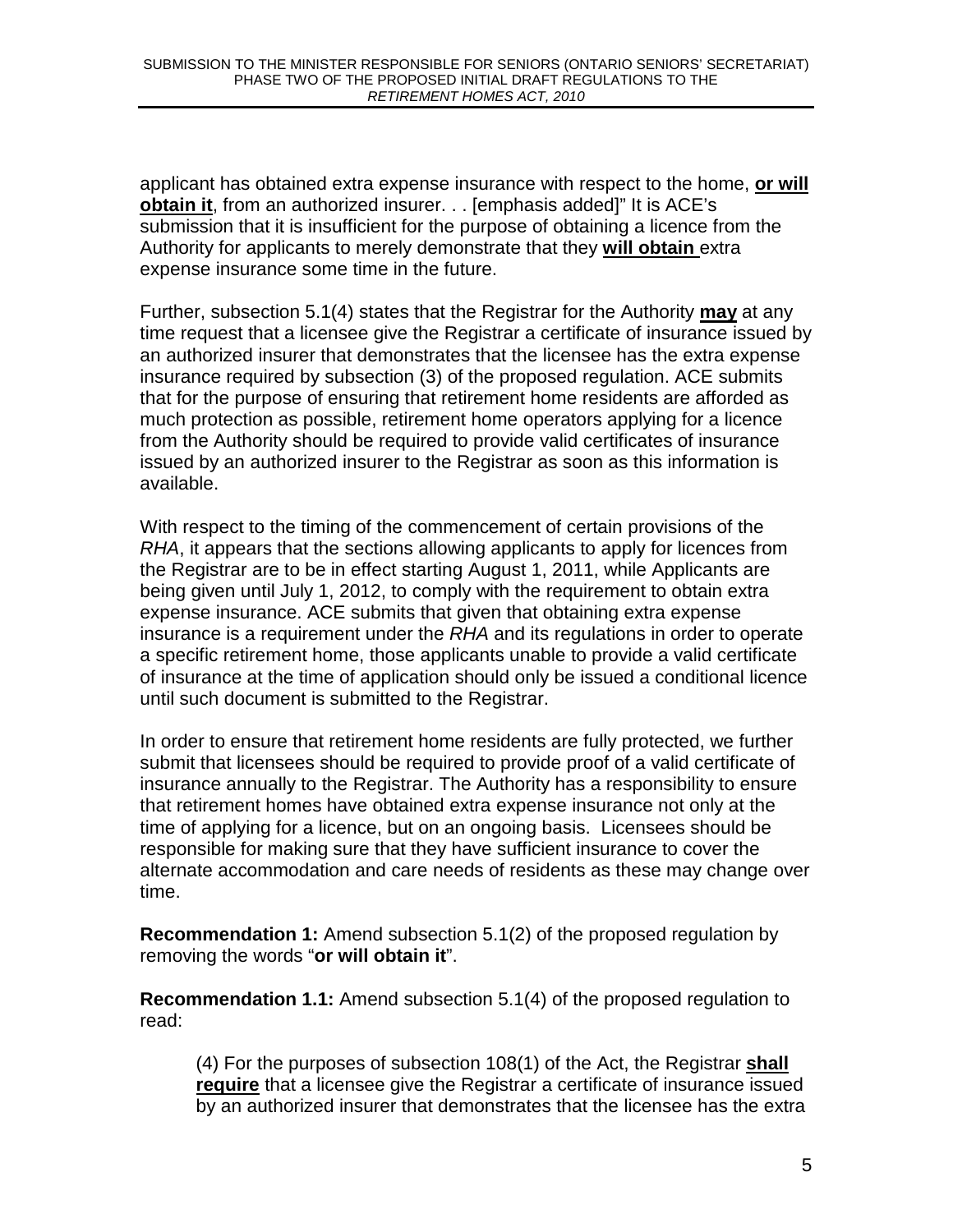insurance required by subsection (3) **annually**, and the licensee shall provide the certificate within the time period specified by the Registrar.

## 2. **Section 60.1 – Administrative Penalties**

Pursuant to section 93 of the RHA, the Registrar has the authority to issue an order requiring a person to pay an administrative penalty to the Authority where that person has contravened a requirement under the RHA. Section 60.1 of the proposed regulation sets out the parameters with respect to how the Registrar will determine the quantum of the administrative penalty to be ordered. The Registrar will have the discretion to determine whether the contravention had a major, moderate or minor adverse effect, or the potential to have such an adverse effect, on the residents of a retirement home or other persons. The range of administrative penalties for each category is set out in section 60.1.

In addition to the criteria set out at subsection 60.1(1)3.i through iv of the proposed draft regulation, ACE submits that the Registrar should provide an opportunity for those residents or other persons adversely affected by the contravention to provide verbal and/or written statements to the Registrar setting out the impact of the contravention on them and that the Registrar should be required to consider such impact statements in determining the quantum of the administrative penalty to be ordered.

**Recommendation 2:** Amend subsection 60.1(1)3. by adding an additional criteria to be considered by the Registrar which states:

### **v. Any statement(s) by residents of the retirement home or other persons as to the adverse affect or impact of the contravention on them.**

# 3. **Section 64.1 – Administration of the Fund**

Whereas section 27 of the RHA states that the Authority will establish an Emergency Fund ("Fund") and shall make payments into the Fund, hold the property of the Fund in trust, make payments out of the Fund, require repayment to the Fund and otherwise administer and manage the Fund in accordance with the regulations, subsection 64.1(3) of the proposed initial draft regulations states that the Authority **may** make payments into the Fund. ACE submits that the proposed provision in the regulations is not in accordance with the RHA.

Claimants are entitled to make claims to the Registrar for compensation from the Fund to cover the cost of reasonable alternate accommodation and care for a period of 120 days as a direct result of emergency circumstances. The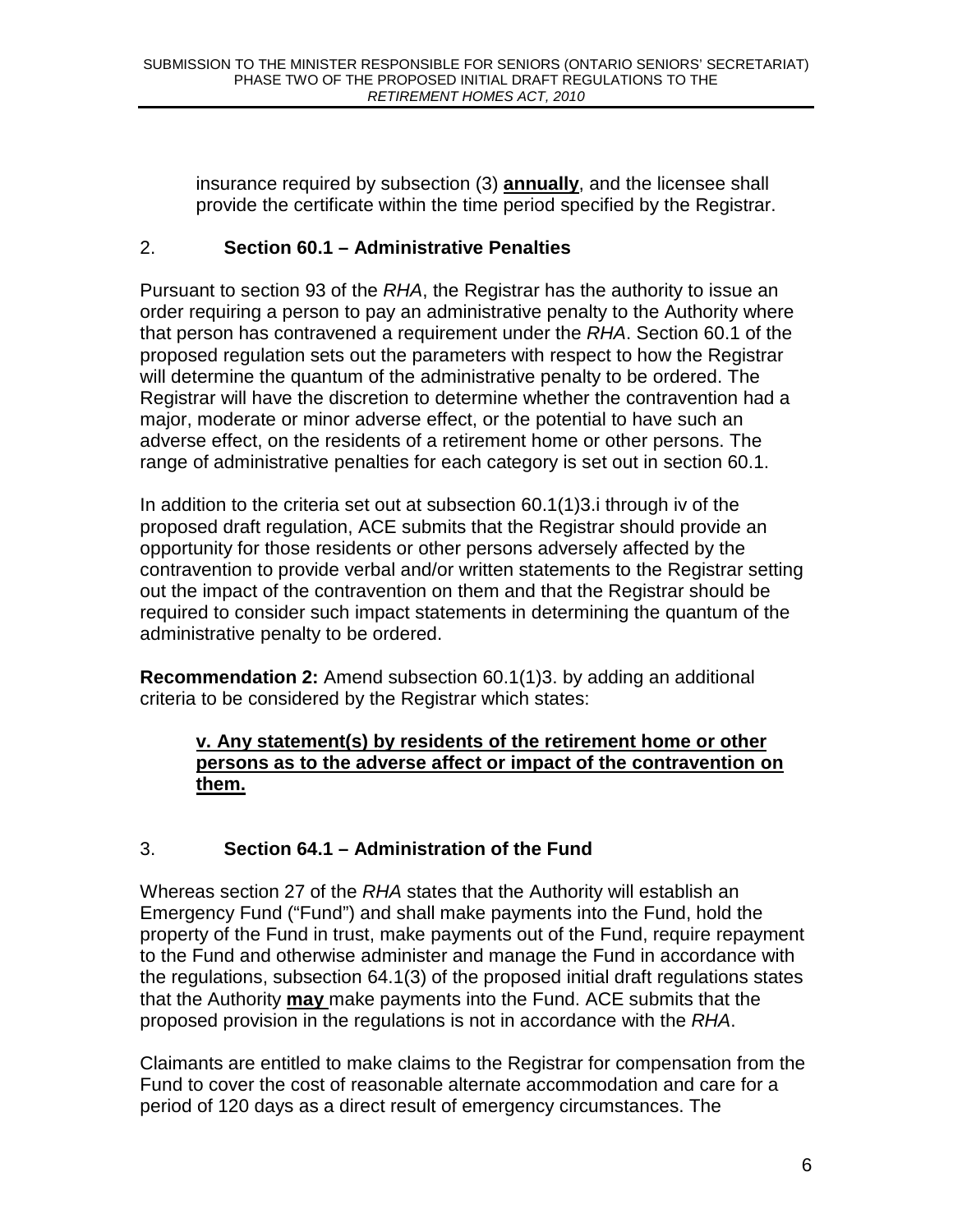establishment of the Fund is to protect and provide compensation to retirement home residents who may unfortunately find themselves in this very difficult and challenging situation due to reasons not within their control. Therefore, ACE submits that the Authority has an obligation under the RHA to make payments into the Fund and to ensure that there are sufficient amounts in the Fund to provide compensation to eligible claimants.

**Recommendation 3:** Amend subsection 64.1(3) of the proposed regulations to read:

(3) The Authority **shall** make payments into the Fund.

# 4. **Section 64.2 – Claims**

ACE submits that providing proof of mitigation in order to be eligible to make a claim should not be required. We submit that subsection 64.2(1)(c) should be removed from initial draft regulations. Requiring elderly residents of retirement homes who have already had to obtain reasonable alternate accommodation and care as a direct result of emergency circumstances to provide proof of mitigation before they can claim compensation is not only onerous, but prohibitive. This will pose undue hardship and challenges on vulnerable seniors who are already dealing with a very stressful situation.

According to section 64.2 of the draft regulations, individuals may make a claim to the Registrar for payment of compensation when they have had to incur additional costs for reasonable alternate accommodation and care as a direct result of emergency circumstances that were not reasonably foreseeable either by the individual or the retirement home. The section also sets out the requirements that claimants must satisfy in order to be eligible to make a claim.

Section 64.2(b) states that the costs incurred must be "reasonable". Given that these claims only relate to emergency situations and section 64.2(b) already states that compensation will only cover those additional costs that were "reasonable", it would be overly burdensome and unfair to require potential claimants to the Fund, many of whom are vulnerable seniors, to provide proof that they have mitigated such costs when the situation was not due to fault and not within their control. We therefore recommend the removal of the requirement that an individual took all reasonable steps to mitigate the costs as set out in subsection 64.2(1)(c).

**Recommendation 4:** Remove subsection 64.2(1)(c) from phase two of the proposed initial draft regulations.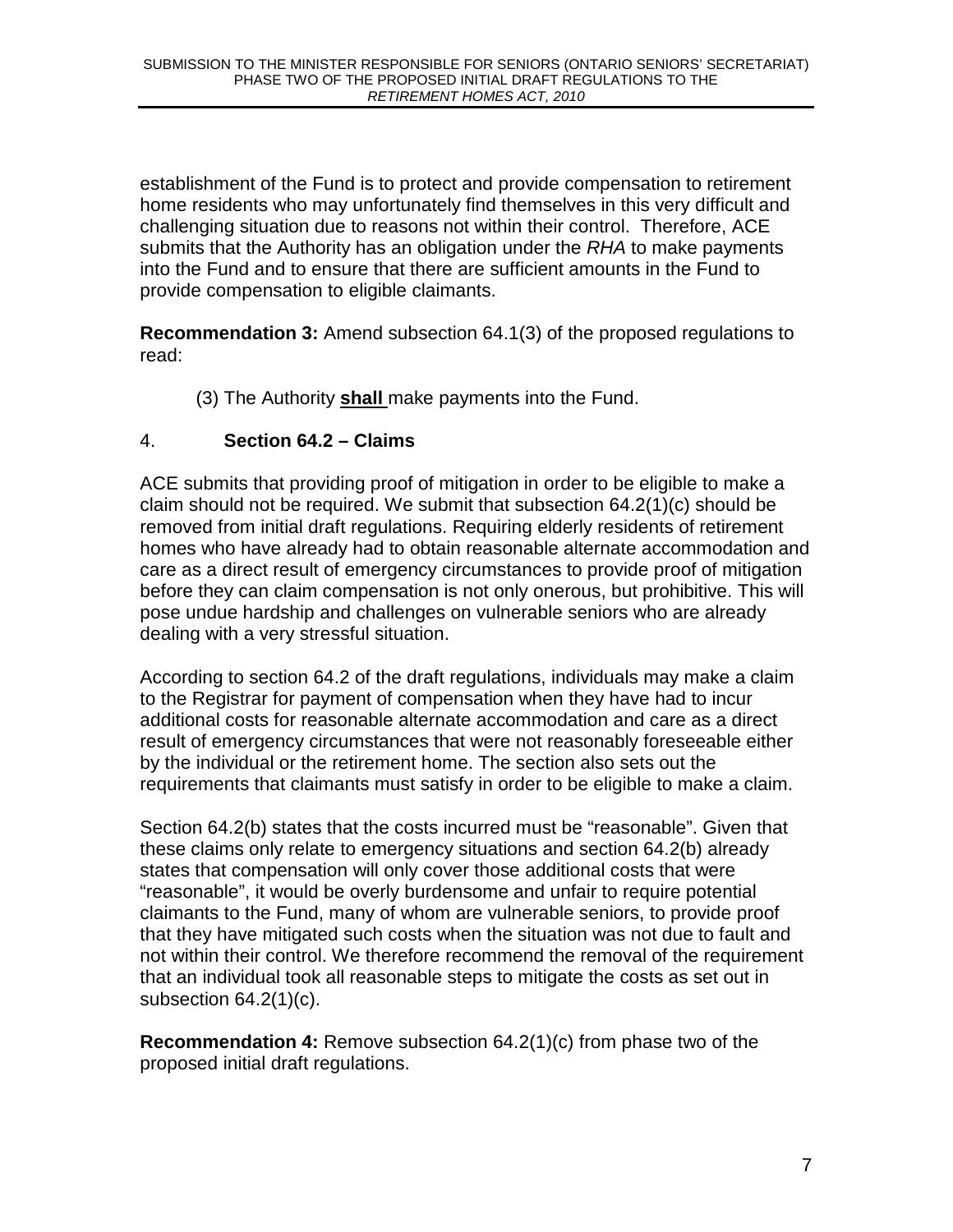# 5. **Section 64.3 – Approval of claims**

It is ACE's submission that the Fund, as established by section 27 of the RHA, is meant to provide residents of retirement homes with compensation in the event that they end up incurring additional costs for reasonable accommodation and care as a result of emergency circumstances not reasonably foreseeable and beyond their control. These emergency circumstances may result in a resident no longer being able to safely reside in the retirement home or receive the care normally provided to them in that home. ACE submits that in both instances the impact upon the resident is very serious.

We therefore submit that subsection 64.3(2)4 must be removed from phase two of the proposed initial draft regulations. ACE submits that it is the responsibility of the Authority to ensure that there are adequate amounts in the Fund to ensure that compensation is available to those claimants who satisfy all the requisite criteria. The provisions in the RHA and its regulations which require the Authority to set up and maintain the Fund are intended to protect seniors living in retirement homes who may, through no fault of their own, be affected by an emergency situation. It is our submission that to suggest in the proposed draft regulations at subsection 64.3(2)4 that the Registrar may only approve a claim and direct the Authority to pay a specified amount to the claimant if the Fund has the capacity to do so not only undermines the purpose of the Fund itself, but also the objective of the legislation.

Further, ACE submits that it is unreasonable and unfair that the Registrar's approval of a claim be conditional upon the claimant first satisfying the Registrar that he or she has exhausted any and all legal remedies available. Claimants should not be required to exhaust all legal remedies prior to recovering costs. Pursuing such claims in the court system is an expensive and lengthy process. Our experience is that due to the declining health of the potential claimants in these circumstances, respondents will simply delay the process until such time as the claimant as deceased. It would be prohibitive to require vulnerable seniors to have to exhaust all legal remedies prior to being entitled to making a claim for compensation from the Fund. As well, from our perspective, the whole purpose of establishing such a Fund is to ensure the elderly resident quick access to compensation for expenses incurred as a result of circumstances outside of their claimant's control.

**Recommendation 5:** Remove subsection 64.3(2)4 from phase two of the proposed initial draft regulations.

**Recommendation 5.1:** Remove subsection 64.3(5)(a) from phase two of the proposed initial draft regulations.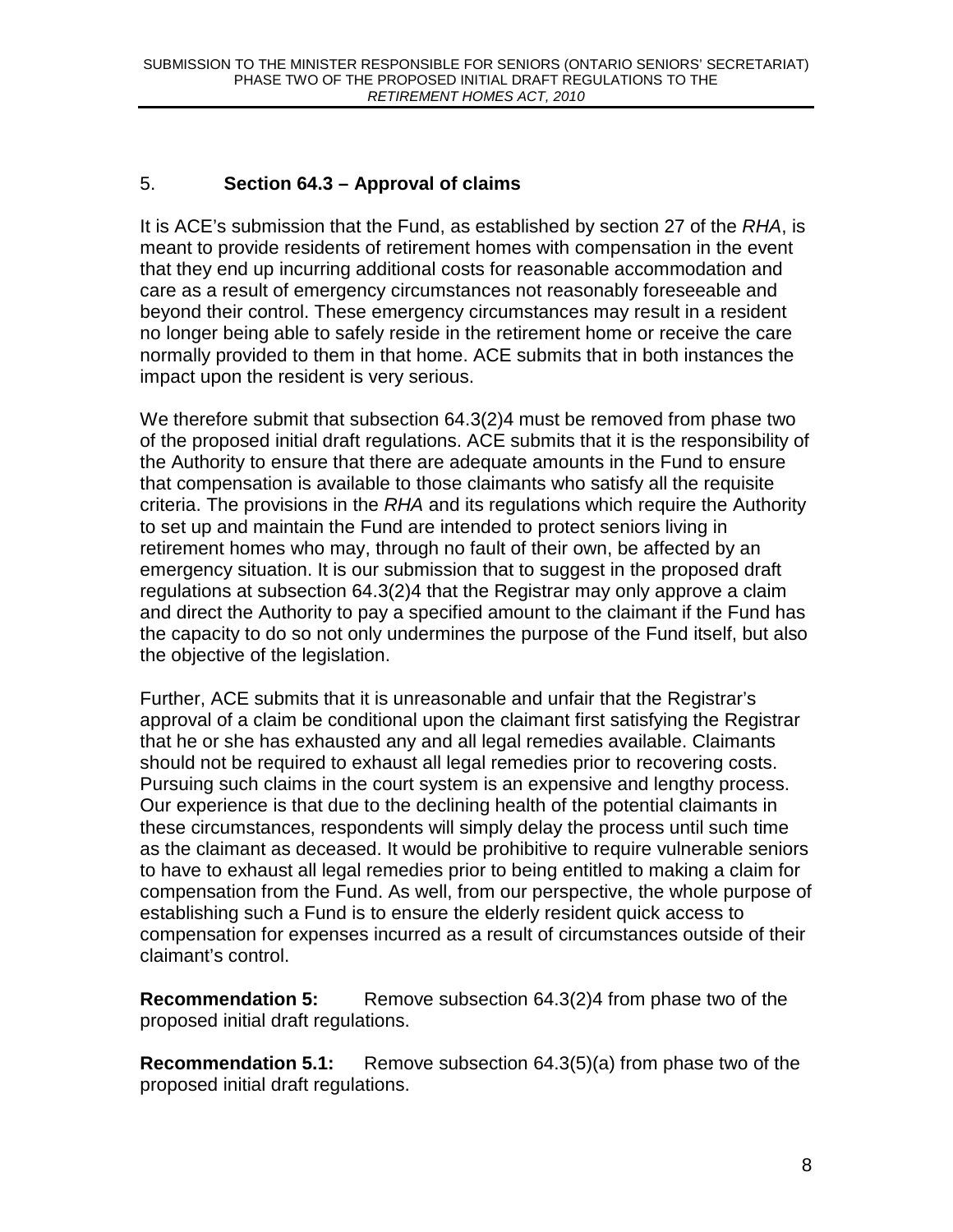# **TRANSITION**

ACE submits that the transition provisions (sections 64.4 to 64.14) are confusing. Instead of clearly setting out the date by which a licensee of a retirement home is required to comply with certain provisions of the RHA and its regulations, it states instead that a licensee does not have to comply before a particular date. Therefore, if we are interpreting the provision correctly this also means that a licensee must comply with the provision on or immediately after the stated date.

While we understand that there is a need to provide a transition period so that licensees are able to take the necessary measures to be in compliance, we submit that the message to licensees must be clearer. This would be accomplished by specifically stating the date by which compliance is mandatory in the proposed regulations.

An example of this as follows:

Section 64.6 states:

A licensee of a retirement home is not required to comply with section 53 of the Act in respect of a resident who commences residency in the home before January 1, 2012.

In interpreting section 64.6, as drafted, we understand it to mean that a licensee will be required to comply with section 53 in respect of a resident who commences residency in the home on January 1, 2012 or anytime after. We submit that the obligation on the part of a licensee to ensure that their home is compliance is clearer if the provision were to be drafted as such:

64.6 A licensee of a retirement home is required to comply with section 53 of the Act in respect of a resident who commences residency in the home on or after January 1, 2012.

The provision in the proposed regulation as it is currently drafted gives the impression that a licensee doesn't have to do anything before January 1, 2012, whereas, the proposed wording actually implies an obligation on the part of the licensee to ensure compliance by a specific date.

It is our submission that in order for the RHA and its regulations to achieve its intended objective of protecting retirement home residents in Ontario, language that compels licensees to understand their obligations under the legislation and how to go about achieving compliance before a particular date is more effective.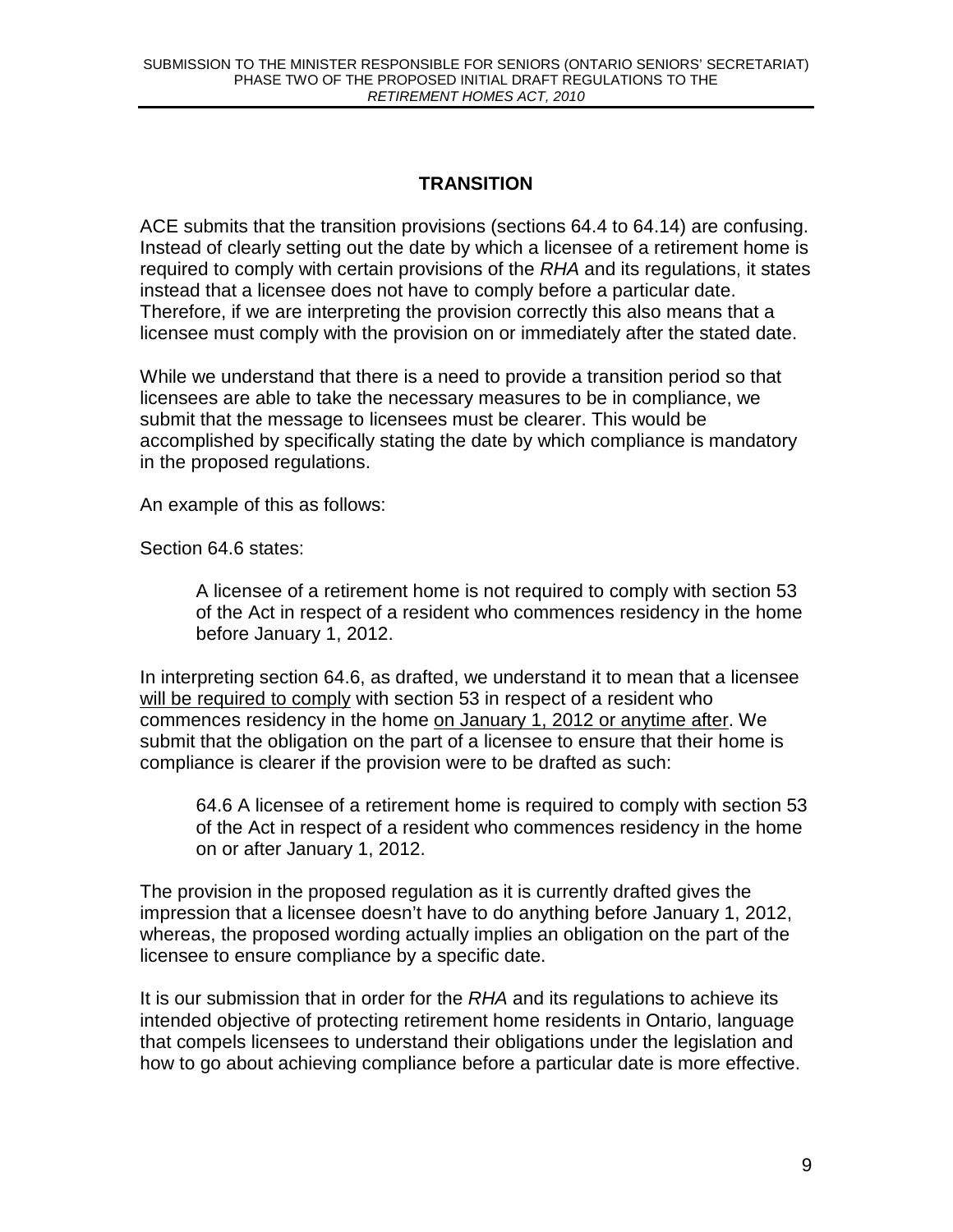**Recommendation:** We would recommend that sections 64.4 to 66 of Phase Two of the proposed initial draft regulations be redrafted to, where possible, state the date by which licensees are to be in compliance with the RHA and its regulations.

## 6. **Section 64.4 – Reduction in care services Section 64.5 – Ceasing to operate a retirement home**

ACE has concerns with respect to the transition provisions in the initial proposed draft regulations that address reduction in care services and ceasing to operate a retirement home. Sections 64.4 and 64.5 as they are currently drafted state that as long as a licensee reduces the care services that they make available in the home or ceases to operate the home as a retirement home prior to January 1, 2012, there is no requirement on the part of the licensee to comply with certain notification and transition planning requirements as set out in the RHA and the regulations.

ACE is concerned that the transition provisions will leave those residents currently residing in retirement homes at risk in the event that operators decide to reduce care services and/or cease operating before January 1, 2012, so as to avoid the costs they will incur in having to apply for a licence from the Authority and comply with the RHA.

ACE submits that the proposed initial draft regulations relating to the reduction of care services and ceasing to operate as a retirement home give the false impression that licensees have no legal obligations to their residents. If a retirement home also falls within the meaning of a care home under the Residential Tenancies Act, S.O. 2006, c. 17 ("RTA"), which we would argue most do, licensees will be obligated to comply with that legislation. To afford retirement home residents as much protection as possible during this transition period, we submit that a reference to both sections 64.4 and 64.5 that even if licensees are not required to comply with certain provisions in the RHA and the regulation prior to the specified date, they must still comply with the provisions of the RTA, and specifically Part IX, if the retirement home they are operating falls under the definition of "care home".

**Recommendation 6:** Redraft sections 64.4 and 64.5, using clear language to state by what date licensees are to be in compliance:

### **64.4 A licensee of a retirement home is required to comply with section 44 of the Act and section 6 of this Regulation if the licensee reduces the care services that the licensee makes available in the home on or after January 1, 2012.**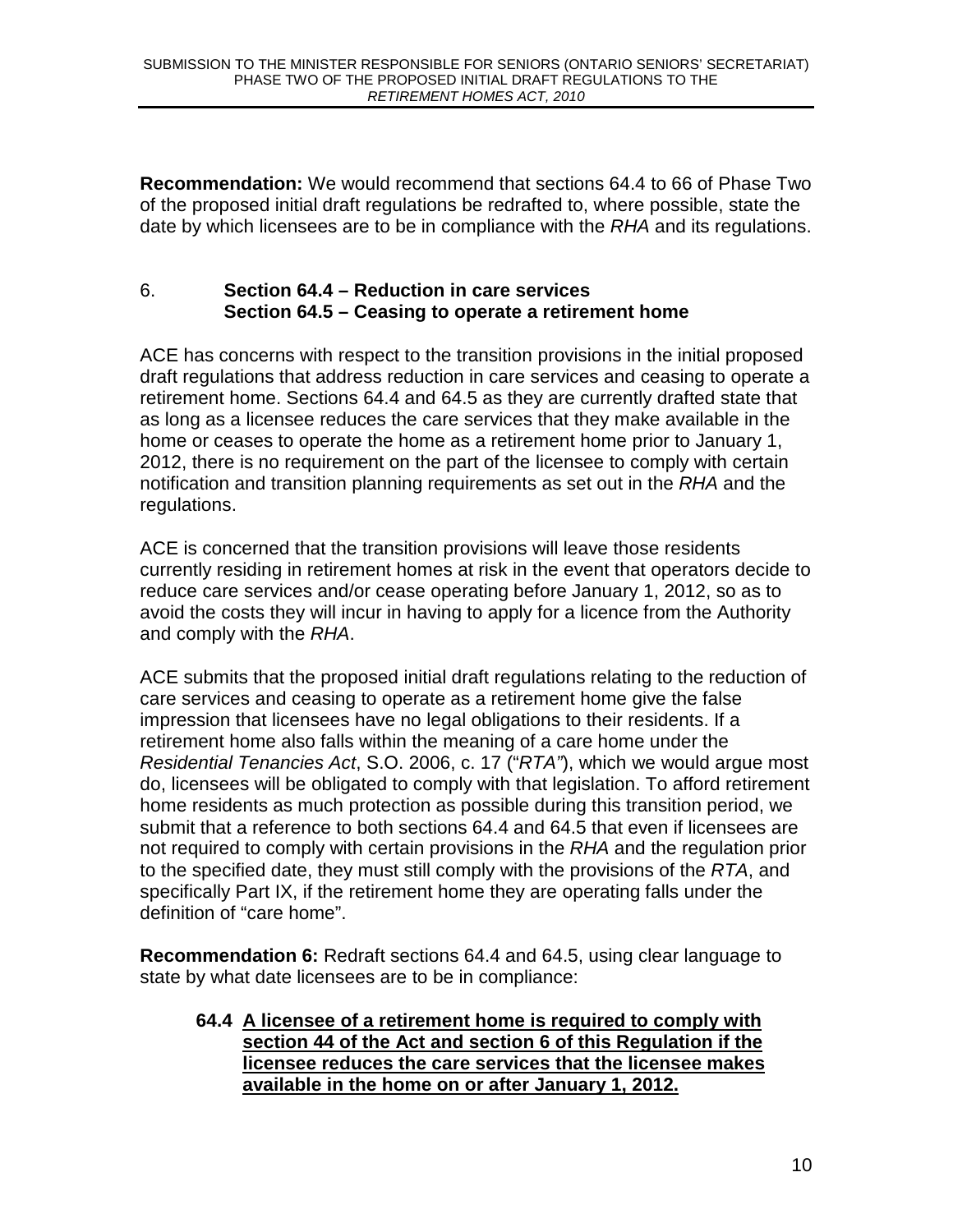## **64.5 A licensee of a retirement home is required to comply with section 49 of the Act and section 7 of this Regulation if the licensee ceases to operate it as a retirement home on or after January 1, 2012.**

**Recommendation 6.1:** Amend sections 64.4 and 64.5 by adding the following subsection (2):

### **(2) Despite subsection (1), a licensee shall comply with the requirements as set out in section 52 of the Act.**

## 7. **Section 64.6 – Agreement before resident commences residency**

ACE submits that even if a licensee of a retirement home is not required to enter into a written agreement with a resident who commences residency in the home prior to January 1, 2012, at some specified point following the proclamation of all of the provisions of the RHA and its regulations, licensees should be required to enter into such agreements with all of their residents. ACE submits that there should be a provision in the proposed initial draft regulations setting out the timeframe in which current residents of retirement homes should expect to have entered into written agreements with the licensees of their homes.

As well, there are existing requirements that a licensee must comply with under the RTA if the retirement home in question also falls under the definition of a care home under that legislation. As per section 139 of the RTA, licensees (landlords) are required to enter into written agreements with every resident (tenant) of a care home. It is our submission that the proposed initial draft regulations should include a reference to the  $RTA$  so that residents of retirement homes that are also care homes are aware of their rights as tenants. It is important to make clear to retirement home residents that they continue to have rights as tenants under the RTA, whether or not their landlord chooses to continue offering services as a retirement home.

**Recommendation 7:** Add an additional provision setting out a date by which a licensee shall have entered into a written agreement as required under the RHA with all residents of the retirement home that they operate.

**Recommendation 7.1:** Add the following subsection (2) to section 64.6:

## **(2) Despite subsection (1), a licensee shall comply with the requirements as set out in section 52 of the Act.**

8. **Section 64.7 – Information for residents**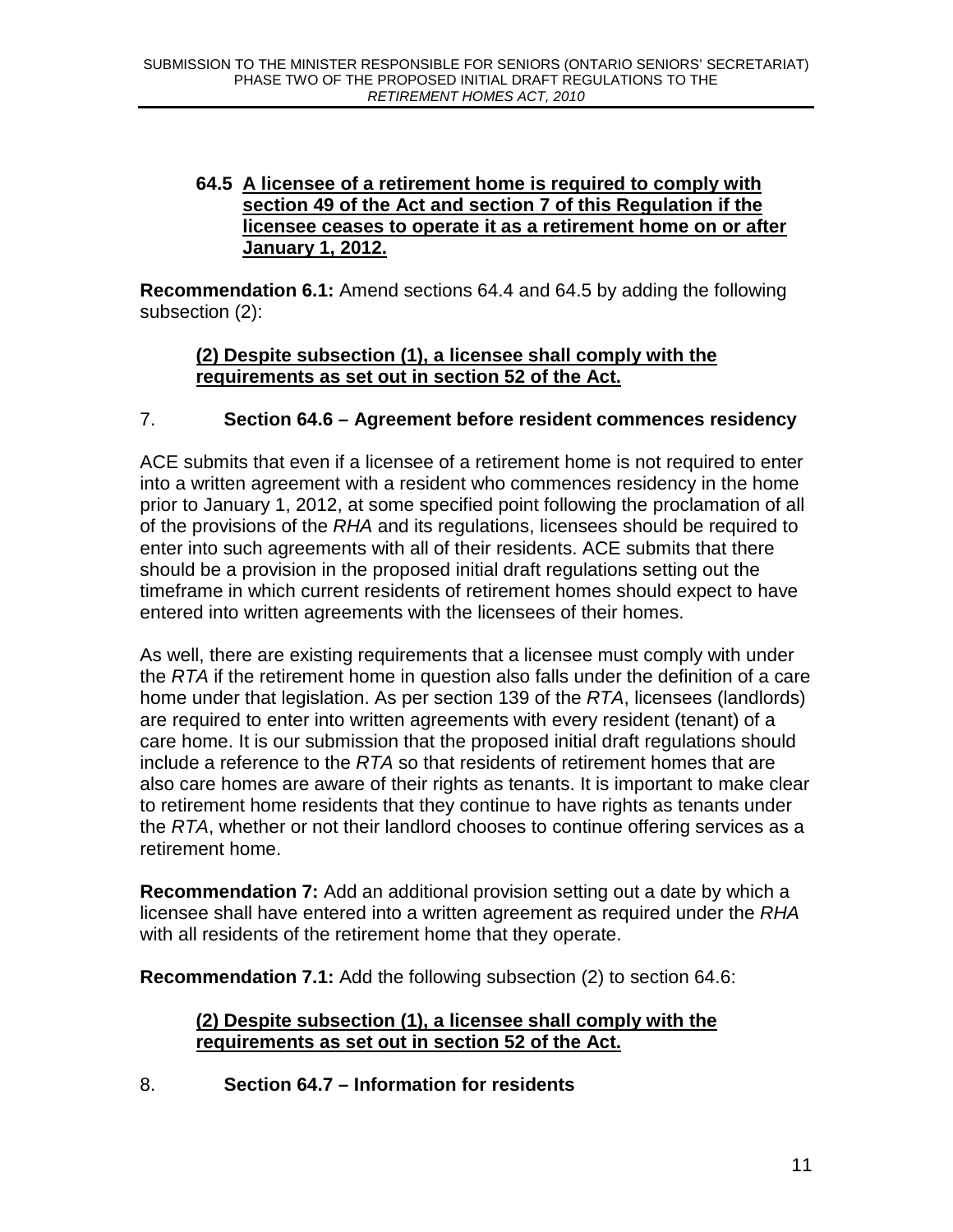All residents should receive the information to which they are entitled to under the RHA regardless of whether they commenced their residency in the home before the date set out in the transition provisions of the proposed initial draft regulations or not.

ACE submits that despite the fact that licensees are not required to comply with section 54 of the RHA with respect to a resident who commences residency before January 1, 2012, licensees should be required to provide this same information to all the residents of the retirement home at some point and not only upon the request of the resident or their substitute decision-maker, as provided for in subsection 64.7(2) of the proposed initial draft regulations. It would be unfair for existing residents to not have access to or be provided with this very important information which sets out their rights under the RHA and regulations.

**Recommendation 8:** Amend section 64.7(2) to provide for a transition period during which a licensee of a retirement home is required to ensure that all residents receive the information to which they are entitled to under the RHA regardless of when they commenced their residency. Section 64.7(2) should be amended to read:

#### **(2) Despite subsection (1), after January 1, 2012, a licensee shall provide the package of information mentioned in clause 54(1)(a) of the Act to a resident who commenced residency before January 1, 2012, or the resident's substitute decision-maker, if any.**

**Recommendation 8.1**: Add an additional provision to make reference to the RTA and the fact that nothing in the RHA or its regulations overrides or affects the provisions of the RTA:

## **(3) Despite subsections (1) and (2), a licensee shall comply with the requirements set out in section 52 of the Act.**

# 9. **Section 64.8 – Public Information**

ACE submits that given that all retirement homes should be in compliance with provincial and municipal fire safety legislation and procedures, there should be no reason why a licensee would be unable to comply with paragraph 3 of subsection 55(2) of the RHA and immediately post an explanation of the measures to be taken in case of fire.

For the purpose of affording retirement home residents full protection, ACE submits that the information set out in subsection 55(2) paragraph 3 should be posted in all retirement homes without delay.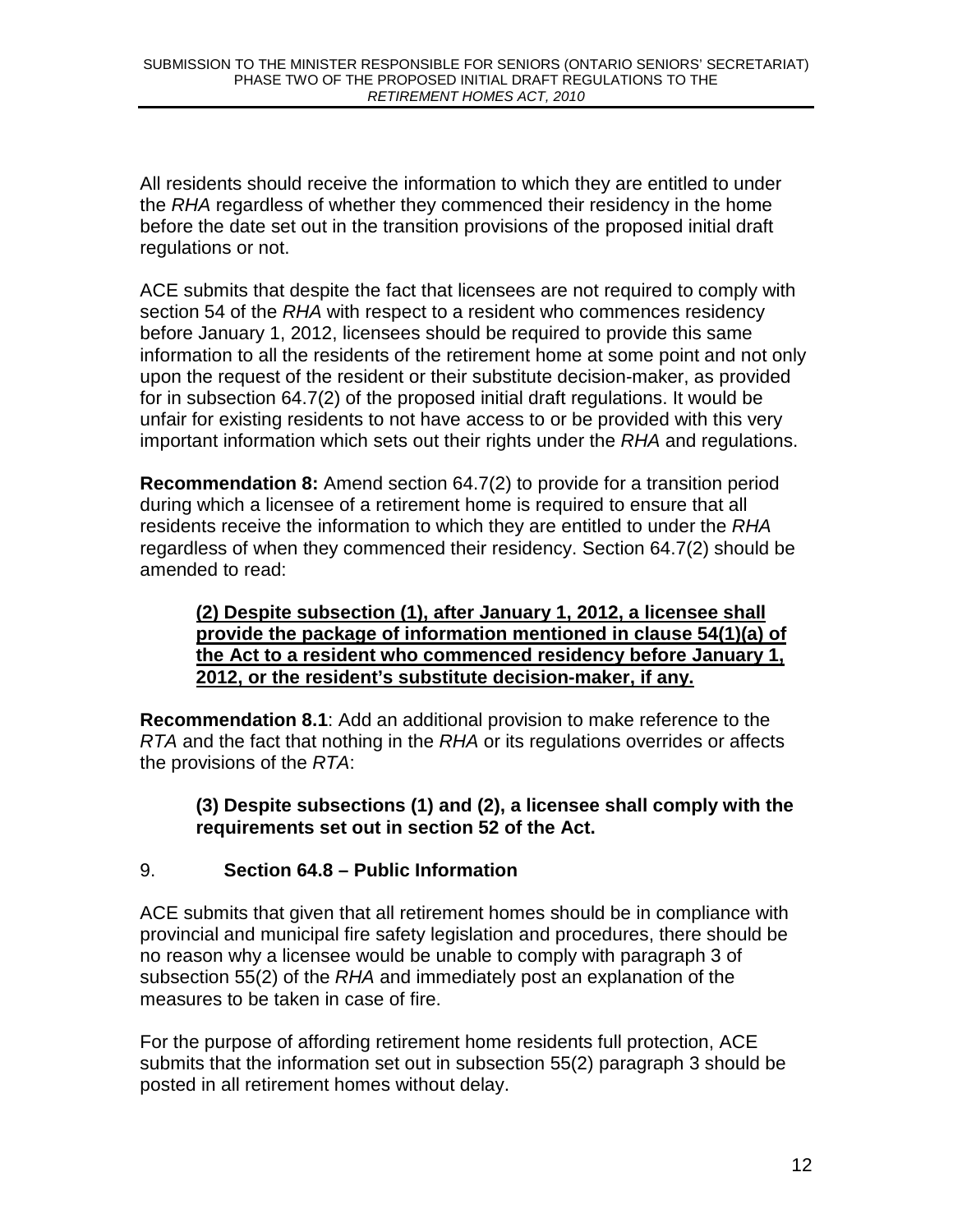**Recommendation 9:** Amend section 64.8 by removing the words "and 3" so that the section reads:

### **64.8 A licensee is not required to comply with paragraphs 1 and 2 of subsection 55(2) of the Act before January 1, 2012.**

### 10. **Section 64.9 – Care and safety standards Section 64.10 – Plan of care**

Subsection (1) and (2) of section 64.10 of the proposed initial draft regulations provides for two different dates on which section 62 of the RHA and sections 44, 46, 47 and 48 of the Regulation are to apply depending upon whether a licensee of a retirement home has reason to believe that a resident's care needs may include the use of a personal assistance services device (PASD). These aforementioned sections in the RHA and the Regulation pertain to the assessment of care needs and development of a plan of care by the licensee for the particular resident.

According to section 64.10(1), if a resident's care needs may include the use of a PASD, section 62 of the Act and sections 44, 46, 47 and 48 of the Regulation apply as if the resident commences residency in the home on January 1, 2012 and in the event that the licensee of the home does not have reason to believe that the resident's care needs may include the use of a PASD, the same sections apply as if the resident commences his/her residency in the home on July 1, 2012.

While ACE understands that there needs to be a period of transition during which retirement home operators can ensure all necessary assessments are completed and plans of care for each resident are developed, we have concerns with respect to delaying the date on which licensees are to have fully complied with these provisions in the RHA and the regulations to July 1, 2012. ACE submits that plans of care for those currently living in retirement homes should be developed as soon as possible and that the arbitrary measure of whether a resident's care needs may include the use of a PASD is not enough to ensure that those residents who are most vulnerable are having full assessments completed soon enough and therefore having their needs fully met.

# 11. **Section 64.11 – Staff training in fire prevention and safety**

ACE submits that staff training as set out in subsections 65(2) and (3) of the RHA is essential in ensuring that retirement home residents are protected and that staff are fully aware of their obligations with respect to serious matters such as zero tolerance of abuse and neglect of residents. It is for this reason that we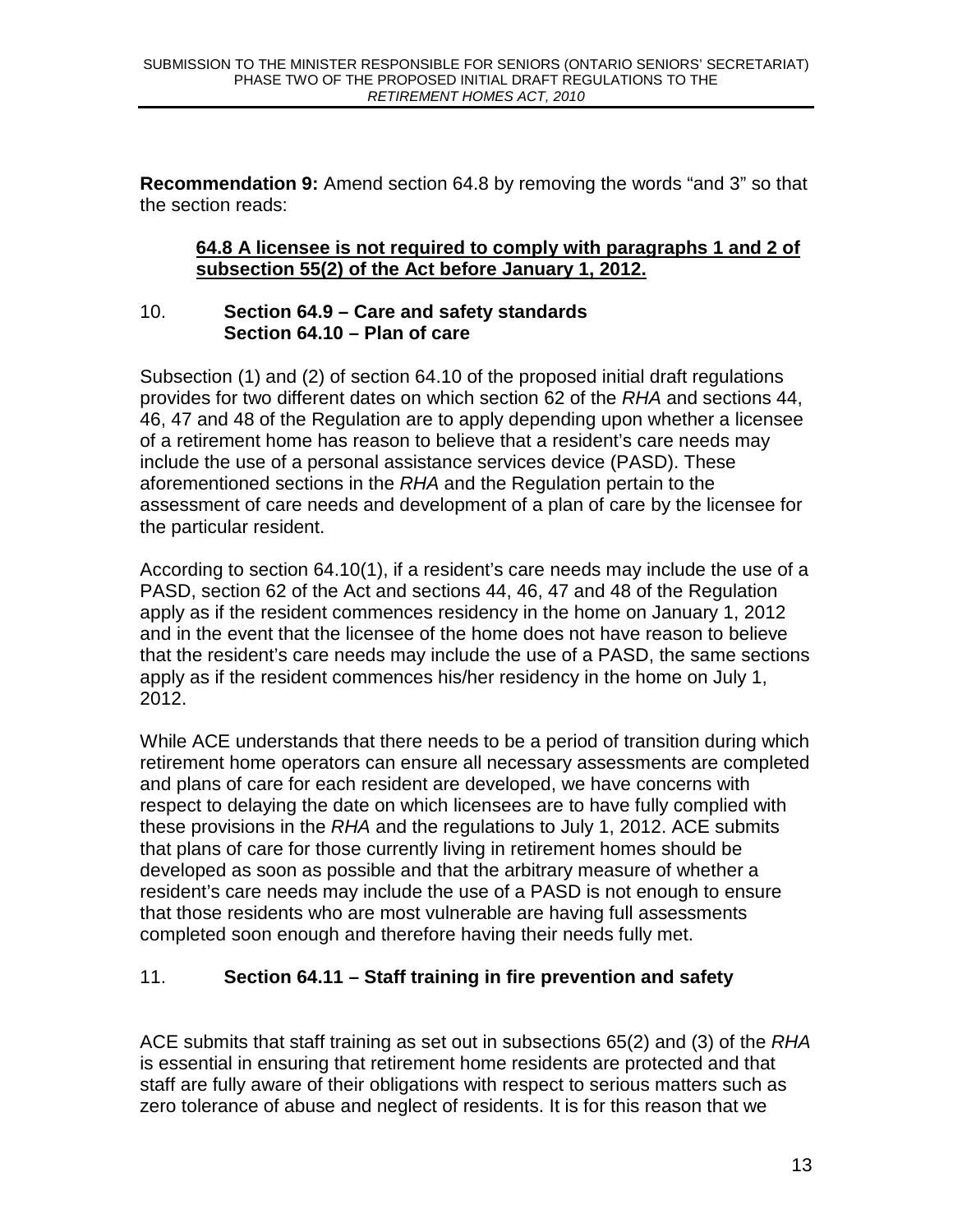submit that licensees should be required to comply subsections 65(2) and (3) of the RHA on the date that those sections come into effect or sooner thereafter. In order to ensure that retirement home residents are fully protected, licensees should undertake to make staff training a priority.

In terms of fire prevention and safety, all retirement home operators must be in compliance with the requirements of the Fire Safety Protection and Prevention Act and the Fire Code. To reinforce the protection offered by that legislation, we submit that the proposed regulations to the RHA should clearly state that licensees must ensure that their staff are trained in fire prevention and safety as soon as section 65(2)(f) comes into force on August 1, 2011.

We recommend amending section 64.11 so that it is clear what the staff training expectations are and when these expectations should be met by.

**Recommendation 11:** Amend section 64.11 to read as follows:

## **64.11(1) A licensee shall comply with subsections 65(2) and (3) of the Act by July 1, 2012, or soon thereafter.**

**(2) A licensee shall ensure that all staff working in the home has received training in fire prevention and safety as required by section 65(2)(f) of the Act, by August 1, 2011, or soon thereafter.** 

## 12. **Use of personal assistance services devices**

Section 64.12 states that a licensee is not required to comply with section 69(2)(e) of the RHA before January 1, 2012, which states that a licensee of a retirement home or an external care provider who provides services in the home, may permit use of a personal assistance services device (PASD) for a resident only if the use of the device is included in the resident's plan of care. We understand that this is to allow residents to use PASD's during the transition period when a care plan has not yet been developed.

ACE submits that the drafting of the provision should make it clear, however, that on January 1, 2012, or immediately thereafter, licensees should undertake to ensure that those residents who use PASD's should have care plans developed that set out the parameters for the resident's use of such devices. We would therefore recommend redrafting section 64.12 to clarify the obligation on the part of the licensee to ensure that such a care plan is in place by the specified date.

**Recommendation 12:** Amend section 64.12 to read: